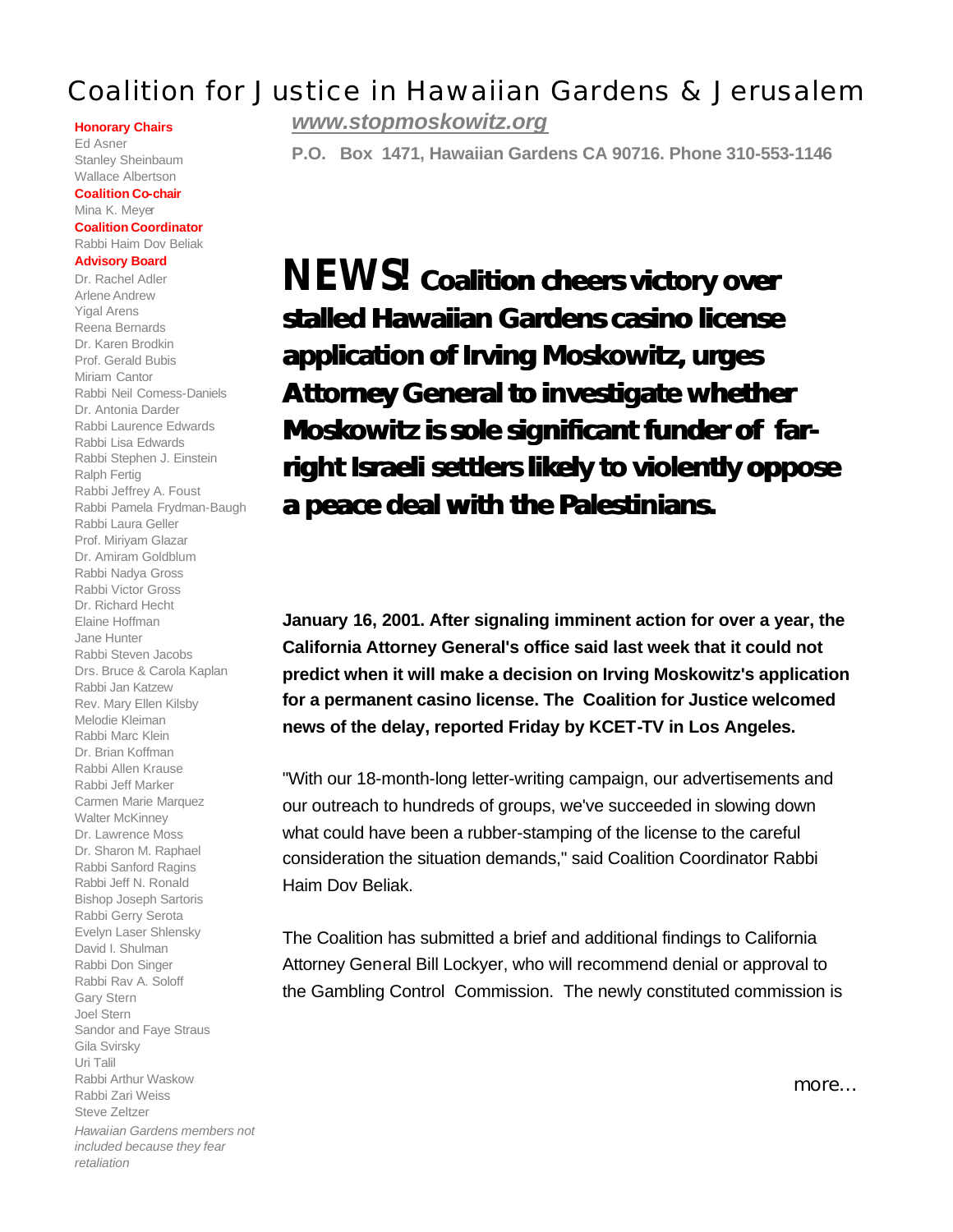expected to hold public hearings on the Moskowitz license after Lockyer issues his recommendation.

Today the Coalition wrote to Lockyer asking that he expand his legally required investigation of whether Moskowitz has the good character required for a gambling license. The letter asks Lockyer to determine what percentage of the Israeli right wing's funding Moskowitz provides. The Coalition believes there is a likelihood that Moskowitz is such a major funder of far-right and violence-prone Israeli settler groups and their US supporters that these groups would not exist without his support.

A case in point is Morton Klein, national president of the Zionist Organization of America (ZOA), who was recently quoted by a Jewish newspaper threatening to block implementation of a peace accord that included transfer of the Temple Mount to Palestinian control. Moskowitz is regarded as a major backer of the ZOA, which always stakes out maximalist positions opposing Middle East peace. The ZOA recently ran a costly series of inflammatory anti-peace ads in Jewish newspapers. There are additional examples in the letter to Lockyer.

The Coalition has only been able to access information about donations to these groups from the mammoth bingo Moskowitz runs in Hawaiian Gardens, as these donations are channeled through Moskowitz's non-profit foundation, which must by law disclose financial information. In the past, however, Moskowitz has used personal funds to support controversial and provocative Israeli activities. For example, he used non-bingo funds to finance a major part of the excavation of a tunnel to the Temple Mount, which, when it was opened in 1996, sparked protests that claimed over 70 lives.

"If Moskowitz is single-handedly fighting peace through these right-wing groups," said Coalition Coordinator Beliak, "granting him a license will make the state of California responsible for the horrific carnage that results when peace prospects disappear."

 The Coalition, comprised of Jews and Latinos, is campaigning against the licensing of the casino because of

- Moskowitz's abusive treatment of Hawaiian Gardens, a poor Latino city in southeast Los Angeles County, and
- Moskowitz's use of proceeds from his Hawaiian Gardens "charitable" bingo to support violence-prone Israeli settlers fighting Israeli-Palestinian peace.

*more…*